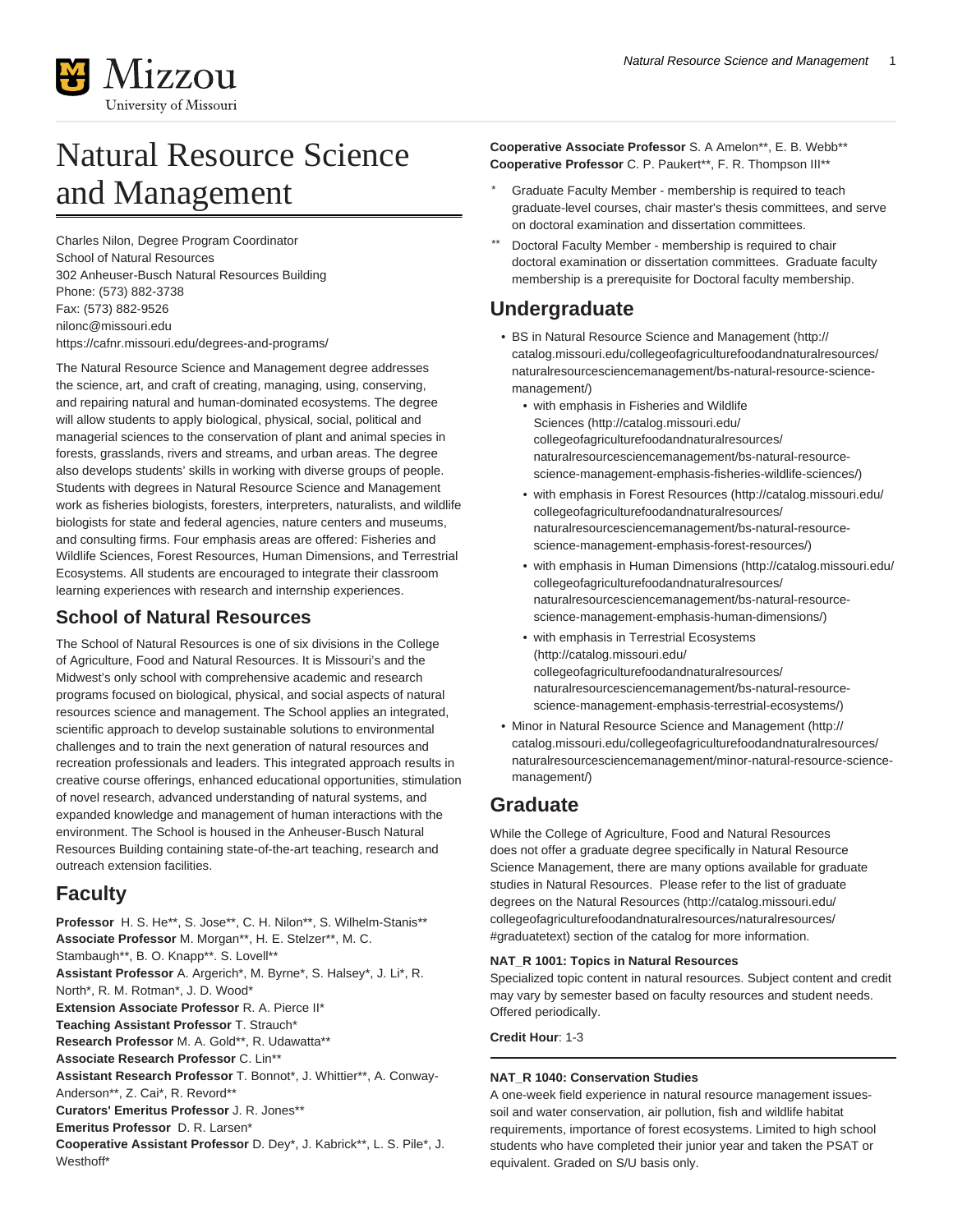

#### **Credit Hour**: 1

#### **NAT\_R 1060: Ecology and Conservation of Natural Resources**

Introduction to the principles of resource and conservation describing the foundation of the variety of natural resources and conservation practices used to protect and maintain these resources.

#### **Credit Hours**: 3

#### **NAT\_R 1070: Ecology and Renewable Resource Management**

Introduction to ecological principles and their relationship to resource use and management.

#### **Credit Hours**: 3

# **NAT\_R 1120: Population, Environment and Sustainability**

(same as SOCIOL 1120, PEA\_ST 1120, ABM 1120). Changes in the structures and characteristics of population groups and their relationships to central environmental, development and sustainability issues. Graded on A-F basis only.

#### **Credit Hours**: 3

#### **NAT\_R 1400: A Series of Unfortunate Events in Global Water Issues**

Introduction to broad aspects of water resources science and management. Focus on global case studies of water quality and quantity issues. Topics include water contamination by physical, chemical, and biological processes. Graded on A-F basis only.

#### **Credit Hours**: 3

**Recommended:** Non-majors only

#### **NAT\_R 2002: Topics in Natural Resources - Biological**

Organized study of selected topics. Subjects and credit may vary from semester to semester.

**Credit Hour**: 1-99

#### **NAT\_R 2080: Outdoor Recreation Consortium**

Outdoor Recreation Consortium is a collaborative course taught by MU, North Carolina State University, Penn State University, East Carolina University, Texas A&M University and Western Illinois University. The course uses Great Smoky Mountains National Park as a case study for understanding the relationship between ecosystem management, natural resource management, tourism, and outdoor recreation. This course is based around a one week trip to the Smokies. Graded on A-F basis only.

#### **Credit Hours**: 2

**Prerequisites:** NAT\_R 1070 or PRST 2111 or ENV\_SC 1100 and permission of instructor

#### **NAT\_R 2160: Issues in Natural Resources and the Environment**

This course provides an introduction to ecological and environmental challenges in natural resource management in our rapidly changing world. Topical discussions will provide students with informed perspectives of several contemporary issues that affect the sustainability of our natural resources.

# **Credit Hours**: 3

**Recommended:** This course is recommended as an introductory course for non-science majors

#### **NAT\_R 2325: Introduction to Geographic Information Systems**

Cover basic theories and techniques of GIS; including vector and raster data representation, vector data digitizing, attribute data input, map projection, layout database manipulation, terrain analysis and spatial interpolation.

### **Credit Hours**: 3

**Prerequisites:** NAT\_R 1070 or instructor's consent

#### **NAT\_R 3290: Hydrologic Measurement Techniques**

Students will be introduced to field methods and tools used by water resource and environmental science professionals. Students will sample and measure hydrologic and environmental variables, learn about data storage systems, and access and analyze data. Course may be repeated for credit. Graded on A-F basis only.

#### **Credit Hour**: 1

**Prerequisites:** MATH 1100 or permission of instructor

#### **NAT\_R 3290W: Hydrologic Measurement Techniques - Writing Intensive**

Students will be introduced to field methods and tools used by water resource and environmental science professionals. Students will sample and measure hydrologic and environmental variables, learn about data storage systems, and access and analyze data. Course may be repeated for credit. Graded on A-F basis only.

#### **Credit Hour**: 1

**Prerequisites:** MATH 1100 or permission of instructor

# **NAT\_R 3300: Urban Agroecology and Agroforestry**

Lecture/discussion course emphasizing food production in urban environments, including products from trees and shrubs. Lectures will cover topics such as designing multi-functional edible landscapes, selecting trees and shrubs for nut and fruit production, optimizing benefits of plant production spaces, and overcoming challenges of growing food in urban environments. Group discussions will critically review topics including material from required readings. Students will engage in analysis and design of an existing site to integrate multiple functions, emphasizing the permanent infrastructure and perennial vegetation. Graded on A-F basis only.

# **Credit Hours**: 3

**Recommended:** FOREST 2151 or BIO\_SC 1200 or PLNT\_SCI 2110

#### **NAT\_R 3400: Water Quality and Natural Resource Management**

(same as ENV\_SC 3400). Introduction to broad aspects of water quality science, management, and policy. Topics include aquatic ecology, eutrophication, lake and coastal management, water supply and treatment, watershed management with respect to agriculture and urban development, and toxicology. Graded on A-F basis only.

#### **Credit Hours**: 3

**Recommended:** CHEM 1320 and ENV\_SC 1100 or NAT\_R 1070

# **NAT\_R 3400H: Water Quality and Natural Resource Management - Honors**

(same as ENV\_SC 3400). Introduction to broad aspects of water quality science, management, and policy. Topics include aquatic ecology, eutrophication, lake and coastal management, water supply and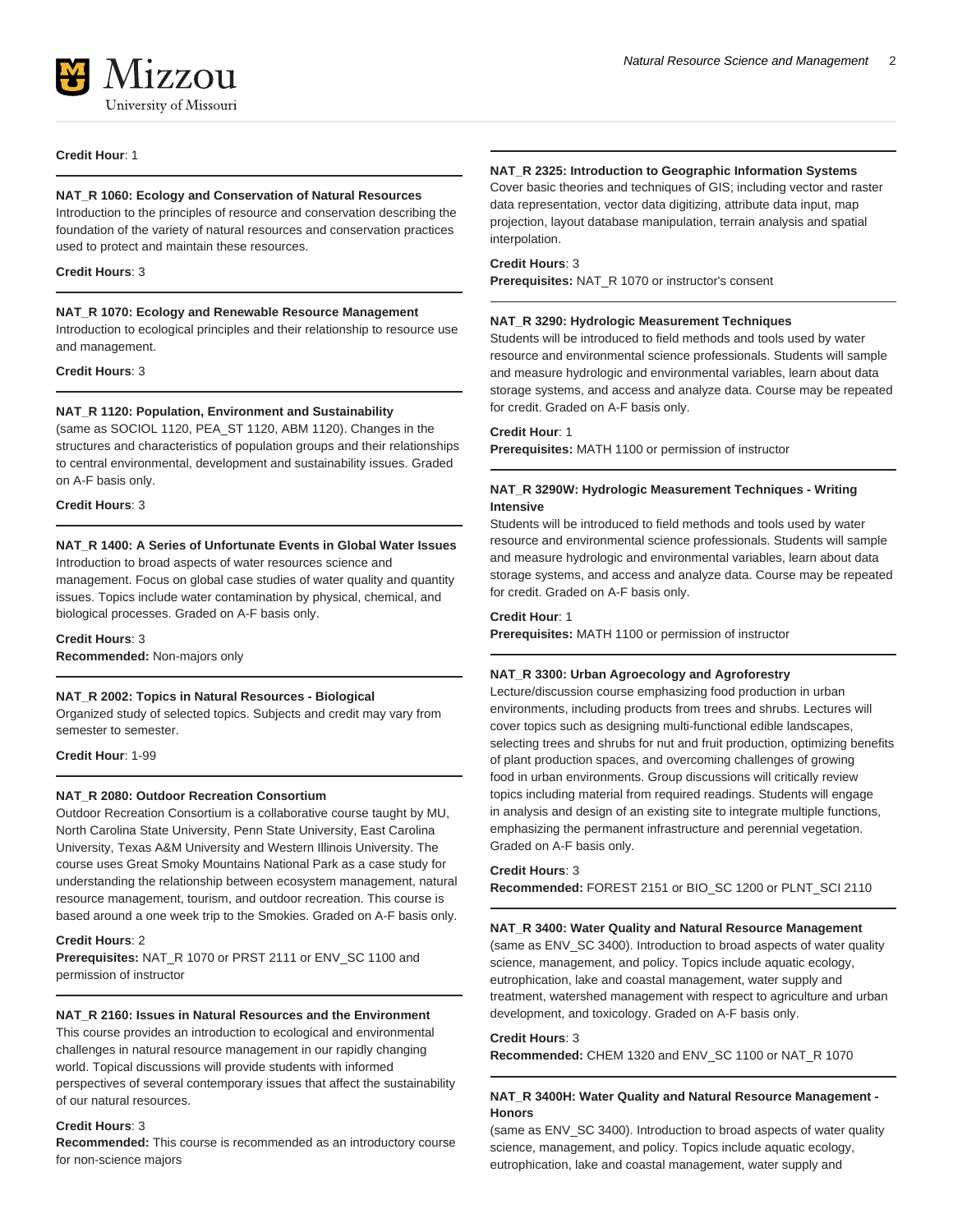

treatment, watershed management with respect to agriculture and urban development, and toxicology. Graded on A-F basis only.

#### **Credit Hours**: 3

**Prerequisites:** Honors eligibility required **Recommended:** CHEM 1320 and ENV\_SC 1100 or NAT\_R 1070

# **NAT\_R 4001: Topics in Natural Resources**

Organized study of selected topics. Subjects may vary from semester to semester.

**Credit Hour**: 1-99

#### **NAT\_R 4024: Foundations of Environmental Education**

(same as ENV\_SC 4024; cross-leveled with NAT\_R 7024). This course provides a theoretical foundation to environmental education (EE). The purpose of this course is to develop the knowledge and skills for developing quality, age-appropriate EE for students in both formal and non-formal education setting. The emphasis is on EE curriculum materials, resources, and programs that can be used with students in settings at classrooms, nature centers, museums, and parks. This course involves training in the Missouri Department of Conservation Discover Nature School educational materials, and in observing and teaching EE lessons in a local nature center. Graded on A-F basis only.

#### **Credit Hours**: 3

**Prerequisites:** ENV\_SC 1100 or Instructor's consent **Recommended:** BIO\_SC 1010 or NAT\_R 1060 or NAT\_R 1070 or NAT\_R 2160

#### **NAT\_R 4100: Lake Ecology**

(same as ENV\_SC 4100; cross-leveled with NAT\_R 7100). Ecology of inland waters with emphasis on productivity. Graded on A-F basis only.

#### **Credit Hours**: 3

**Recommended:** senior standing or BIO\_SC 3650

#### **NAT\_R 4110: Natural Resource Biometrics**

(cross-leveled with NAT\_R 7110). Sampling methods and analysis as applied to a variety of natural resources, including fisheries, range, recreation, forests, water and wildlife.

**Credit Hours**: 4

#### **NAT\_R 4300: Methods in Lake Ecology**

(same as ENV\_SC 4300; cross-leveled with NAT\_R 7300, ENV\_SC 7300). Methods used for quantitative assessment of water quality and quantity in inland waters. Graded on A-F basis only.

#### **Credit Hours**: 2

**Recommended:** Senior standing or BIO\_SC 3650 and ENV\_SC 4100 or NAT\_R 4100 or NAT\_R 3400

# **NAT\_R 4308: Methods in Stream Ecology**

(same as ENV\_SC 4308; cross-leveled with NAT\_R 7308, ENV\_SC 7308). Students will be introduced to common techniques to measure streamflow and characterize stream ecosystems from a physical and biological perspective. The course combines lectures with field and lab experiences. Graded on A-F basis only.

**Credit Hours**: 2

**Recommended:** Senior standing or BIO\_SC 3650 and ENV\_SC 4200 or FOREST 4390

#### **NAT\_R 4353: Natural Resource Policy/Administration**

This course examines law, policy, and administration related to public lands and natural resources in the United States. The focus of this course is U.S. federal decision-making; we will also discuss Missouri state-level processes and selected topics in international environmental governance. Substantive policy areas addressed by this course include: public lands, wildlife and fisheries, water resources, forests, and energy and mineral resources. This course uses case studies to illustrate historical and contemporary natural resource management challenges. It also addresses topics on governance such as public participation, the role of lobbyists, campaign finance, and the use of technology to improve policymaking. This course will use a variety of teaching methods, including lecture and classroom discussion, guest speakers, map quizzes, and a natural resources book club.

# **Credit Hours**: 3

**Prerequisites:** senior standing or instructor's consent

#### **NAT\_R 4365: GIS Applications**

Introduces logical thinking and techniques in applying GIS to practical problems. Covers general GIS functionalities, Arc View Spatial Analyst including georeference, terrain analysis, hydrological analysis, grid, and remote sensing image processing.

#### **Credit Hours**: 3 **Prerequisites:** GEOG 3040 or NAT\_R 2325

#### **NAT\_R 4370: Society, Environment and Natural Resources**

(same as SOCIOL 4370, ABM 4370; cross-leveled with SOCIOL 7370, NAT\_R 7370, AAE 7370). An interdisciplinary examination of environmental and natural resource issues focusing on social, cultural, and policy dimensions. Diverse perspectives on human-nature interactions in domestic and international settings are included.

#### **Credit Hours**: 3

**Recommended:** ABM 1120, NAT\_R 1120 or SOCIOL 1120

#### **NAT\_R 4385: Landscape Ecology and GIS Analysis I**

(same as GEOG 4810). Examination of the landscape-scale approach to biodiversity, ecosystem dynamics, and habitat management. Particular emphasis on the use of Geographic Information Systems to analyze the spatial dimension of ecological patterns and processes.

#### **Credit Hours**: 3

**Prerequisites:** GEOG 3040 or NAT\_R 2325

#### **NAT\_R 7001: Topics in Natural Resources**

Organized study of selected topics. Subjects may vary from semester to semester.

**Credit Hour**: 1-99

# **NAT\_R 7024: Foundations of Environmental Education**

(cross-leveled with NAT\_R 4024, ENV\_SC 4024). This course provides a theoretical foundation to environmental education (EE). The purpose of this course is to develop the knowledge and skills for developing quality, age-appropriate EE for students in both formal and non-formal education setting. The emphasis is on EE curriculum materials, resources, and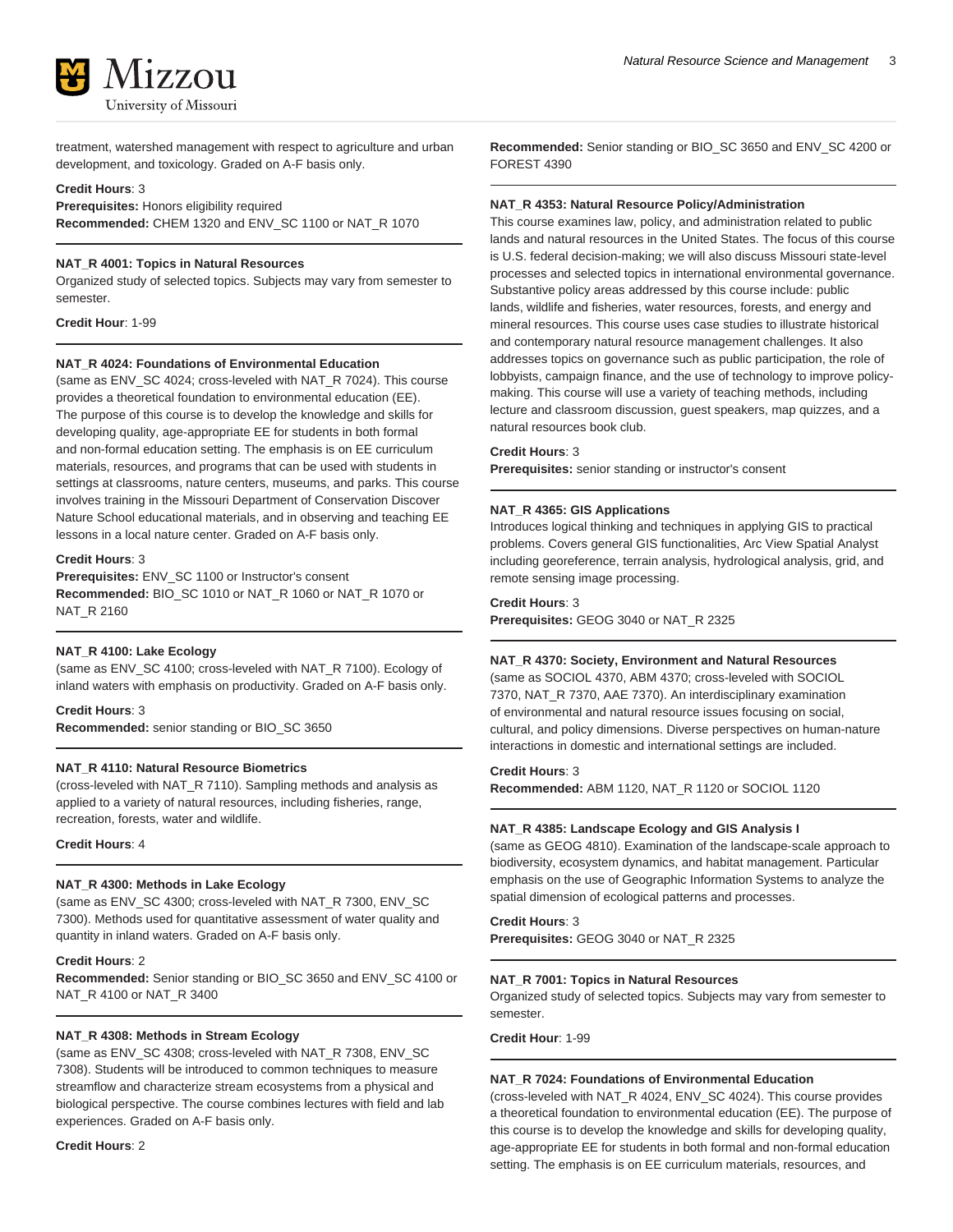

programs that can be used with students in settings at classrooms, nature centers, museums, and parks. This course involves training in the Missouri Department of Conservation Discover Nature School educational materials, and in observing and teaching EE lessons in a local nature center. Graded on A-F basis only.

#### **Credit Hours**: 3

#### **NAT\_R 7100: Lake Ecology**

(same as ENV\_SC 7100; cross-leveled with ENV\_SC 4100 and NAT\_R 4100). Ecology of inland waters with emphasis on productivity. Graded on A-F basis only.

**Credit Hours**: 3 **Recommended:** BIO\_SC 3650

#### **NAT\_R 7110: Natural Resource Biometrics**

(cross-leveled with NAT\_R 4110). Sampling methods and analysis as applied to a variety of natural resources, including fisheries, range, recreation, forests, water and wildlife. Graded on A-F basis only.

#### **Credit Hours**: 4

# **NAT\_R 7300: Methods in Lake Ecology**

(same as ENV\_SC 7300; cross-leveled with ENV\_SC 4300, NAT\_R 4300). Methods used for quantitative assessment of water quality and quantity in inland waters. Graded on A-F basis only.

#### **Credit Hours**: 2

**Recommended:** senior standing or BIO\_SC 3650. ENV\_SC 4100/ NAT\_R 4100 or NAT\_R 3400

#### **NAT\_R 7308: Methods in Stream Ecology**

(same as ENV\_SC 7308; cross-leveled with NAT\_R 4308, ENV\_SC 4308). Students will be introduced to common techniques to measure streamflow and characterize stream ecosystems from a physical and biological perspective. The course combines lectures with field and lab experiences. Graded on A-F basis only.

#### **Credit Hours**: 2

**Recommended:** BIO\_SC 3650 and ENV\_SC 4200/ENV\_SC 7200 or FOREST 4390/FOREST 7390

#### **NAT\_R 7353: Natural Resource Policy/Administration**

(cross-leveled with NAT\_R 4353). This course examines law, policy, and administration related to public lands and natural resources in the United States. The focus of this course is U.S. federal decision-making; we will also discuss Missouri state-level processes and selected topics in international environmental governance. Substantive policy areas addressed by this course include: public lands, wildlife and fisheries, water resources, forests, and energy and mineral resources. This course uses case studies to illustrate historical and contemporary natural resource management challenges. It also addresses topics on governance such as public participation, the role of lobbyists, campaign finance, and the use of technology to improve policy-making. This course will use a variety of teaching methods, including lecture and classroom discussion, guest speakers, map quizzes, and a natural resources book club.

**Credit Hours**: 3 **Prerequisites:** instructor's consent

# **NAT\_R 7370: Society, Environment and Natural Resources**

(same as SOCIOL 7370, AAE 7370; cross-leveled with NAT\_R 4370, SOCIOL 4370, ABM 4370). An interdisciplinary examination of environmental and natural resource issues focusing on social, cultural, and policy dimensions. Diverse perspectives on human-nature interactions in domestic and international settings are included.

#### **Credit Hours**: 3

#### **NAT\_R 8001: Topics in Natural Resources**

Organized study of selected topics. Subjects may vary from semester to semester.

**Credit Hour**: 1-99

#### **NAT\_R 8024: Program Development and Evaluation in Informal Settings**

This advanced level course focuses on designing, conducting, and analyzing quantitative educational research data and evaluation studies that measure the impact and effectiveness of environmental education and/or STEM education programs. Applied statistics in educational research will be taught. Evaluation is a set of approaches and techniques used to make judgments about the effectiveness or quality of a program or treatment; to inform decisions about its design, development, and implementation. This course provides theoretical background and techniques of program development and evaluation. This course will practice using qualitative and quantitative data for data analysis and manuscript writing. This is designed for those who will be working in leadership or supervisory capacities to gain skills in conducting needs assessments, designing programs, and conducting formative and summative evaluations of these programs for citizen science, inquirybased learning, place-based program, students-centered, science outreach program, and nature explore study programs. By the end of the semester, students will have a ready-to-submit manuscript completed. Graded on A-F basis only.

**Credit Hours**: 3

**Prerequisites:** ENV\_SC 4024 or NAT\_R 4024 or NAT\_R 7024

#### **NAT\_R 8050: Masters Non-Thesis Research in Natural Resources**

Research credits associated with a non-thesis M.S. project. May be repeated for credit. Graded on S/U basis only.

#### **Credit Hour**: 1-10

**Prerequisites:** restricted to Masters students in the School of Natural Resources

#### **NAT\_R 8085: Graduate Problems in Natural Resources**

Individualized problems studies to supplement regularly organized graduate courses in Natural Resources. Graded on A-F basis only.

**Credit Hour**: 1-5

**Prerequisites:** Instructor's permission

# **NAT\_R 8090: Master Thesis Research in Natural Resources**

Research credits leading to M.Sc. thesis. May be repeated for credit. Graded on S/U basis only.

**Credit Hour**: 1-10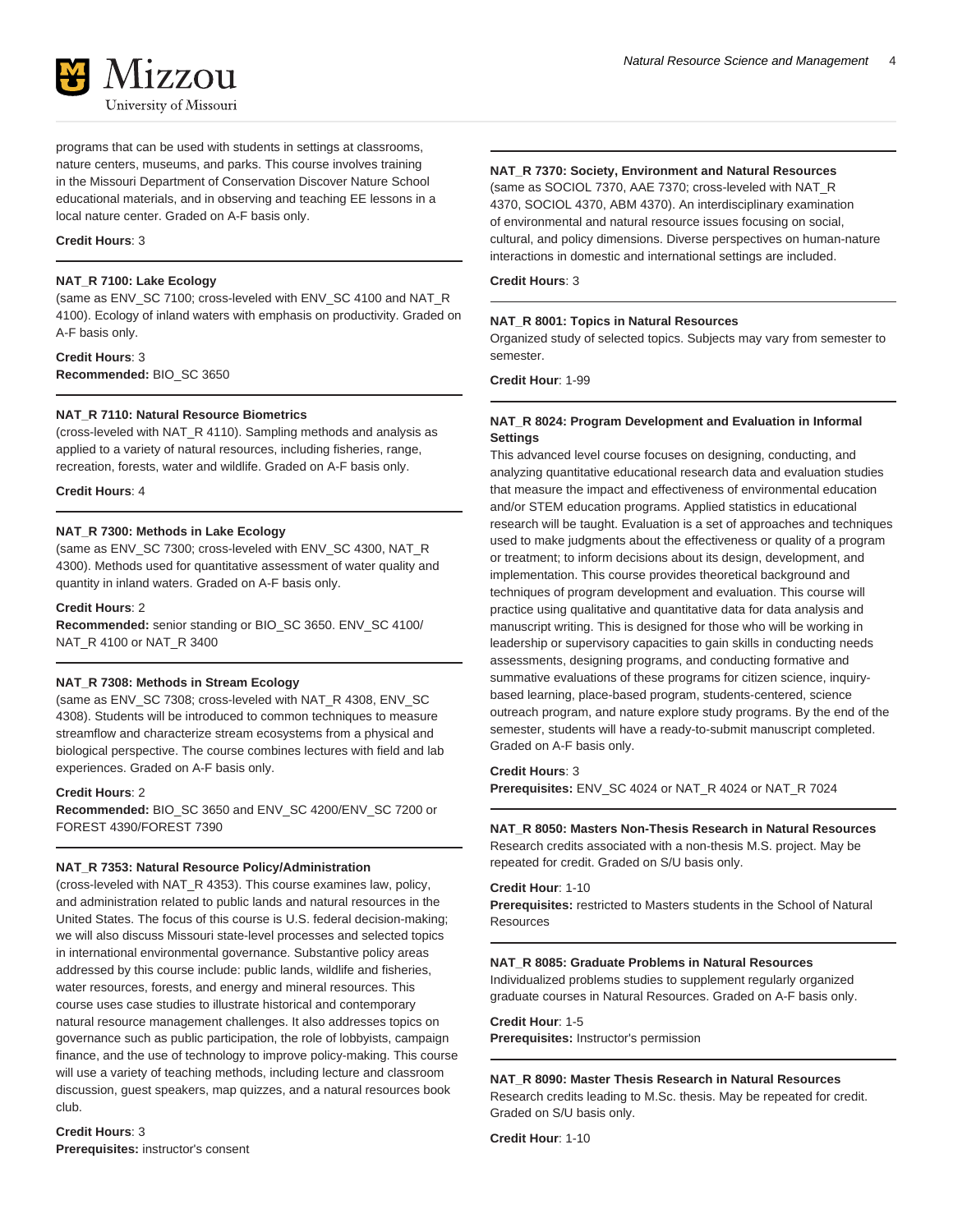

**Prerequisites:** Restricted to Masters students in the School of Natural Resources

#### **NAT\_R 8200: Ecological Restoration**

This course will examine ecological restorations through the lens of a practitioners while taking into account the needs of all stakeholders, including the species, policies, human dimension, economics. Graded on A-F basis only.

#### **Credit Hours**: 3

#### **NAT\_R 8287: Seminar on Sustainable Development**

(same as SOCIOL 8287, AAE 8287). An interdisciplinary examination of sustainable development focusing on social, economic, cultural and environmental dimensions of development. Theoretical and methodological approaches to sustainable development (systematic review and meta-analysis) as well as international and domestic issues are included. Graded on A-F basis only.

#### **Credit Hours**: 3

**Recommended:** AAE 7370/SOCIOL 7370

#### **NAT\_R 8290: Hydrologic Measurement and Synthesis**

Students are introduced to methods fundamental to measuring hydrologic processes, and assessing physical data, including field measurement, and data logging and acquisition information systems. Students will gain experience analyzing and synthesizing hydrologic data using tools commonly used by water resource professionals. May be repeated for credit. Graded on A-F basis only.

#### **Credit Hours**: 2

**Prerequisites:** MATH 1100, STAT 2530, PHYSCS 1210. If deficient in prerequisite courses, or unsure of qualification, contact instructor for consent

# **NAT\_R 8300: Urban Biodiversity, Conservation, and Planning**

The importance of urban biodiversity is debated by many in the conservation community. Some researchers and managers focus on threats to biodiversity associated with urbanization and land use change. In contrast to this approach people who live in, study, or care about cities: ecologists, wildlife managers, conservation biologists, planners, and local residents have debated what biodiversity means in urban settings. Recent literature on biodiversity in cities notes the range of ecological, social, and cultural meanings of urban biodiversity and stresses the importance of defining the setting and scales at which biodiversity is being assessed. This approach to urban biodiversity has documented the importance of conservation of rare species and habitats but also the importance of managing the range of habitats in and around where people live, work, and play. This course builds on the work of the NSFfunded Urban Biodiversity Research Coordination Network (UrBioNet), with course modules taught by UrBioNet steering committee members.

#### **Credit Hours**: 3

**Recommended:** Coursework in ecology, conservation / management or planning will be helpful in this course

# **NAT\_R 8325: Introduction to Geographic Information Systems**

Cover theories and techniques of GIS; including vector and raster data representation, vector data digitizing, attribute data input, map projection, layout database manipulation, terrain analysis and spatial interpolation.

# **Credit Hours**: 3

**Prerequisites:** Instructor's consent

#### **NAT\_R 8365: GIS Applications**

Introduces logical thinking and techniques in applying GIS to practical problems. Cover general GIS functionalities, Arc View Spatial Analyst including georeference, terrain analysis, hydrological analysis, grid, and remote sensing image processing. Graded on A-F basis only.

#### **Credit Hours**: 3

**Prerequisites:** GEOG 3040 or NAT\_R 2325, or instructor's consent

#### **NAT\_R 8395: Landscape Ecology and GIS Analysis II**

(same as GEOG 8815). Provide students with principles and applications of landscape ecology and firm understandings of spatial analysis techniques using GIS. Discuss metrics for spatial pattern and models for landscape-scale dynamics.

#### **Credit Hours**: 3

**Prerequisites:** NAT\_R 4365; FOREST 4320 or equivalent; basic statistics; instructor's consent **Recommended:** GEOG 4810 or GEOG 7810

#### **NAT\_R 8450: Advanced Limnology**

This graduate course will cover the physical, chemical, and biological processes of lakes and streams emphasizing biological production, water quality, and emerging issues. This seminar-style graduate course will familiarize students with the limnological literature. Students will learn how to critically read, interpret, and evaluate journal publications. They will learn the publication process from beginning to end with the opportunity to provide perspectives and assessments of emerging manuscripts in the limnological field. Graded on A-F basis only.

**Credit Hours**: 3

**Recommended:** NAT\_R 4100 or NAT\_R 7100

# **NAT\_R 8485: Advanced Horticultural Breeding**

Nuts, fruits, and vegetables are essential components of the food system and are highly valued for promoting human health and crop diversification. Recent years have seen considerable advancement in the genetic improvement of these crops, with breeding generations maturing, many new cultivars released, and modern genomic approaches integrated. This course introduces students to the essentials of horticultural crop breeding, offering an opportunity to learn about cross-pollinating species. In this course, we cover the priorities of the leading fruit and nut tree breeding programs (including hazelnut, walnut, chestnut, apple and other species) to give an in-depth look at the classical, current, and innovated breeding and genetic techniques used. Graded on A-F basis only.

# **Credit Hours**: 3

**Recommended:** Introductory coursework in plant breeding and genetics will be helpful in this course

**NAT\_R 8500: Qualitative Analysis for Environment-Society Inquiry** Introduces students to qualitative field research from design, data collection, analysis, reporting, and peer-reviewed publication. Readings emphasize qualitative methods in a variety of social and behavioral sciences to address environmental problems.

**Credit Hours**: 3